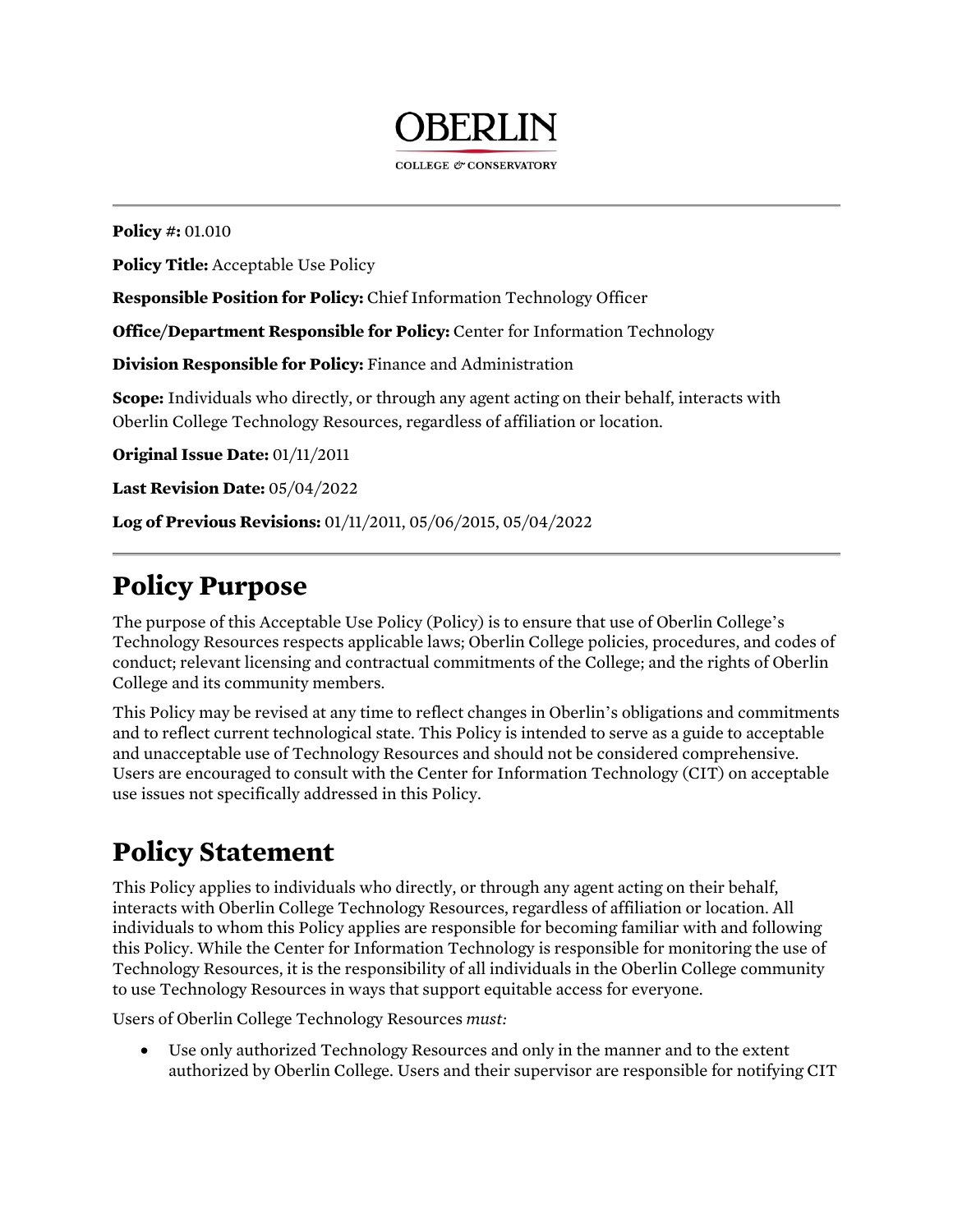when a change in their role necessitates an addition, subtraction, or modification of the Technology Resources to which they have access.

- • Protect the security of accounts issued by Oberlin College. Users are responsible for any activity carried out under their Oberlin College accounts.
- • Protect the security of Desktops, Laptops, Mobile, or Other Endpoint Devices issued by Oberlin College. Users are responsible for actions taken using their College-issued technology devices.
- • Report the damage, loss, or theft of any Desktop, Laptop, Mobile, or Other Endpoint Device containing Oberlin College Non-Public Information to [citpolicy@oberlin.edu](mailto:citpolicy@oberlin.edu);
- • Report any breach, suspected breach, or discovered vulnerability of any Desktop, Laptop, Mobile, or Other Endpoint Device containing Oberlin College Non-Public Information to [citpolicy@oberlin.edu;](mailto:citpolicy@oberlin.edu) and
- Report any suspected violations of this Policy to [citpolicy@oberlin.edu.](mailto:citpolicy@oberlin.edu)

Users of Oberlin College Technology Resources *must not:* 

- for that user's access, for example, by web scraping, network sniffing, or wiretapping; • Intercept, attempt to intercept, or assist another in intercepting information not intended
- • Circumvent, attempt to circumvent, or assist another in circumventing security measures protecting Technology Resources;
- Probe Oberlin College systems for vulnerabilities;
- Store or access Oberlin College Non-Public Information on a personally-owned Desktop, Laptop, Mobile, or Other Endpoint Device;
- • Knowingly cause physical damage to nor attempt to repair a College-owned Desktop, Laptop, Mobile, or Other Endpoint Device unless they have written authorization to repair;
- • Disclose or transmit confidential information regardless of whether they are authorized to access it;
- Use Oberlin College data outside of its intended purpose;
- • Use Oberlin College environments or enterprise systems for experimentation or research purposes absent explicit authorization to do so and when the environment is designated for experimentation or research purposes;
- Use Technology Resources for commercial purposes not authorized by Oberlin College;
- Use Technology Resources for personal economic gain; or
- Use Technology Resources for illegal or criminal purposes.

 Oberlin College reserves the right to take action, including the suspension of use privileges, where required by law, in case of potential College policy violations, and in any other case in which they deem it necessary or advisable for network integrity, security, and operations. While the College generally desires to maintain user privacy and to avoid the unnecessary interruption of user activities, the College reserves the right to conduct investigations as appropriate.

 Subject to the College's written agreement indicating otherwise, all individuals must return all Technology Resources when their employment or engagement with the College ends.

### **Scope**

 This Policy applies to individuals who directly, or through any agent acting on their behalf, interacts with Oberlin College Technology Resources, regardless of affiliation or location.